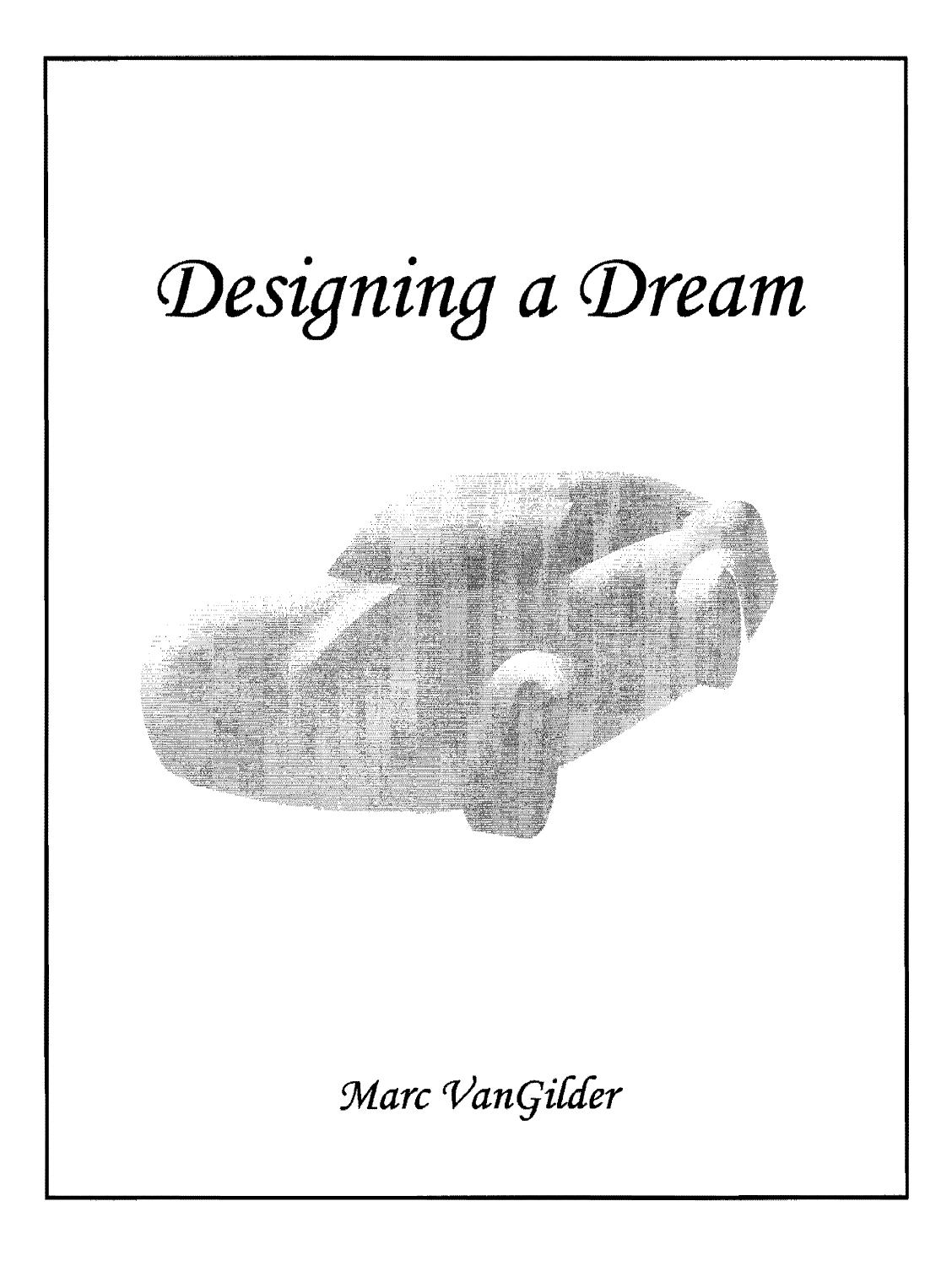### **Designing a Dream**

Honors Thesis (HONRS 499)

Marc VanGilder

Thesis Advisor:

Dr. Thomas Baird

Dr. Thomas Pland

Ball State University

Muncie, Indiana

December 2005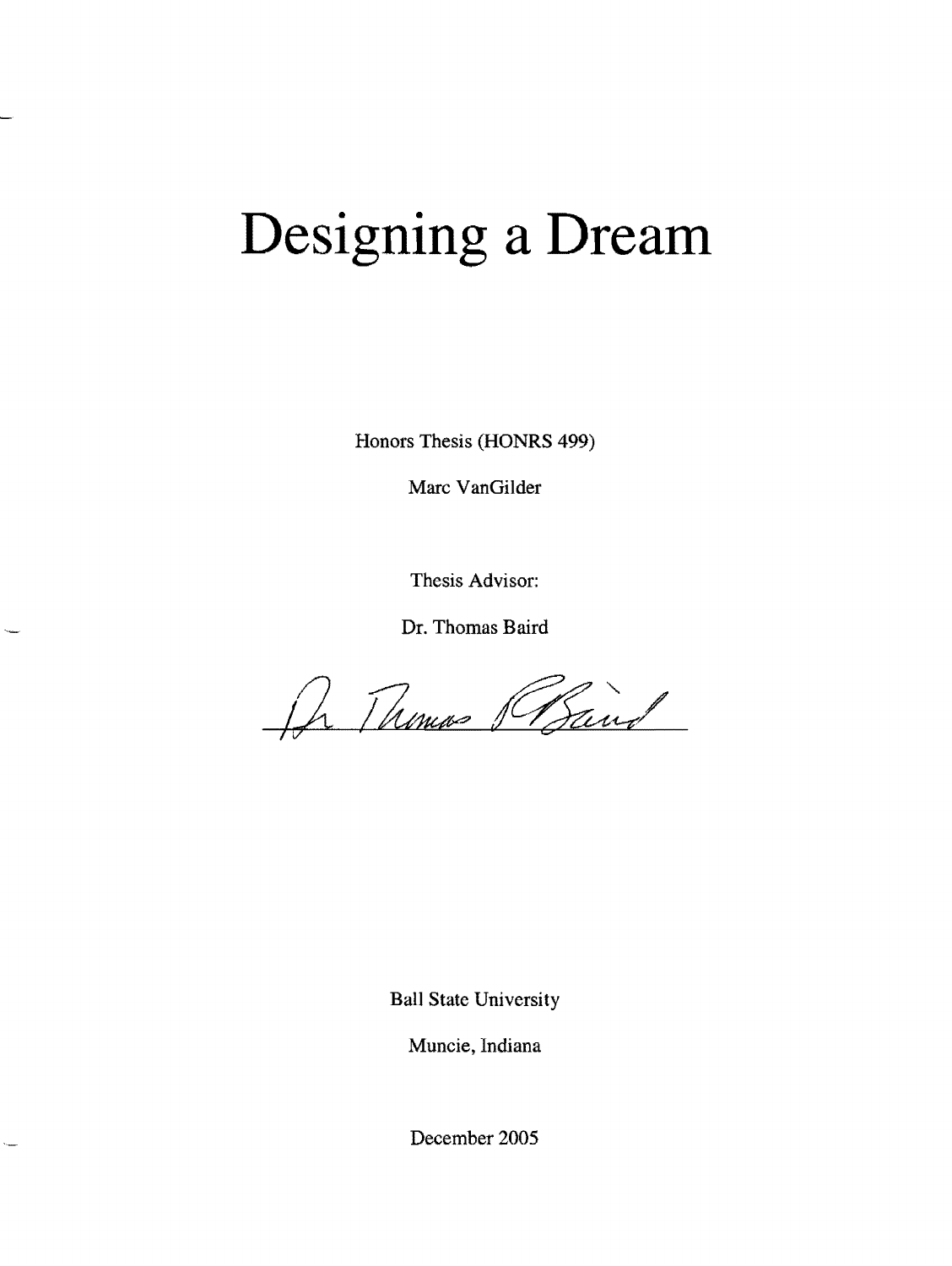#### **ACKNOWLEDGEMENTS**

÷

.<br>Turk

I'd like to thank Dr. Tom Baird for helping me design and develop my thesis. I'd like to also thank my professor Mr. Hans Kellogg who helped me with my print advertisements.

I'd like to thank the individuals that voluntarily participated in my focus groups, as well as the students in Dr. Baird's marketing classes that gave me feedback on the advertisements that I created.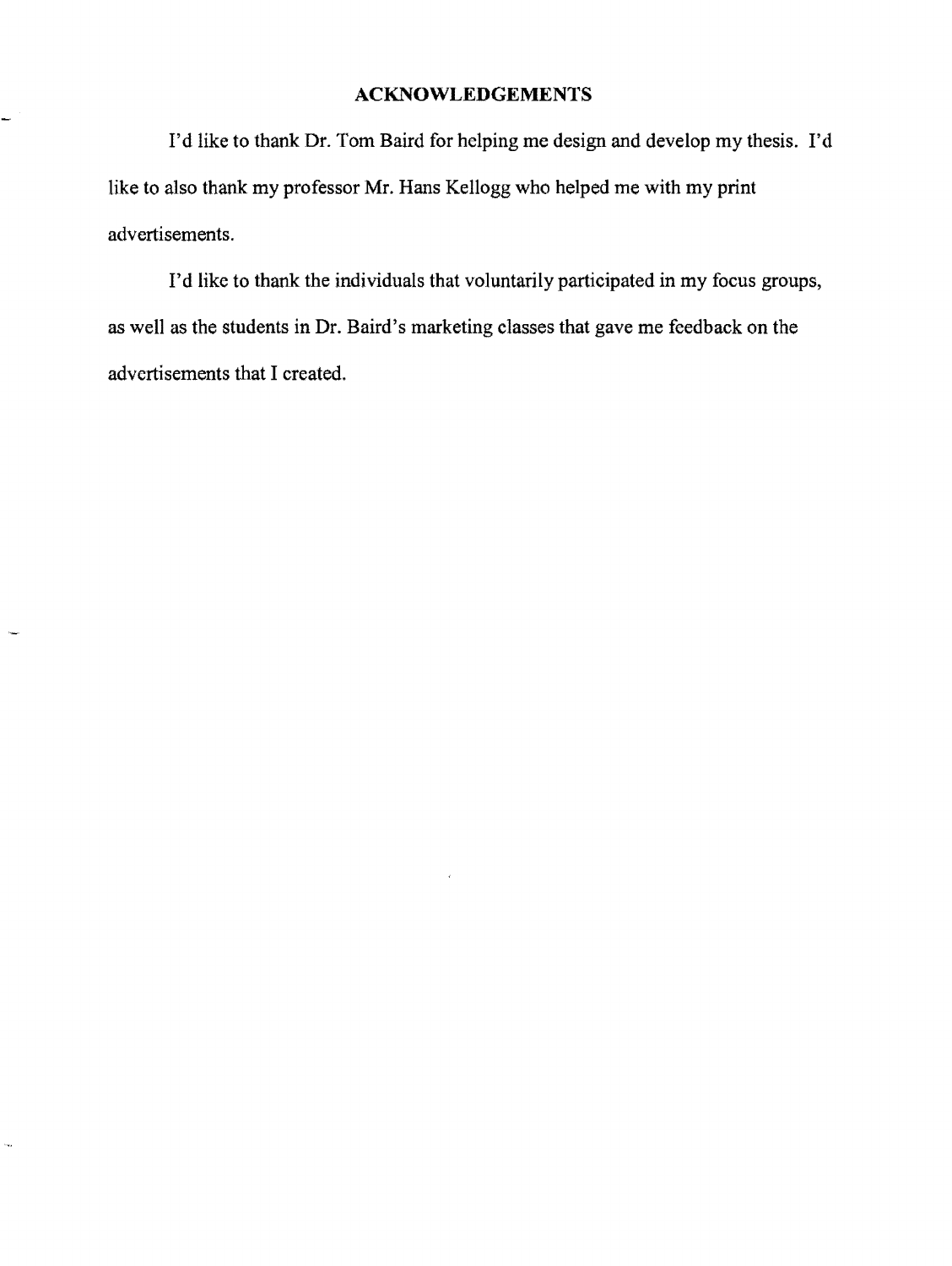#### **TABLE OF CONTENTS**

| 22 |
|----|
|    |

.<br>Tanzan

 $\bar{\phantom{a}}$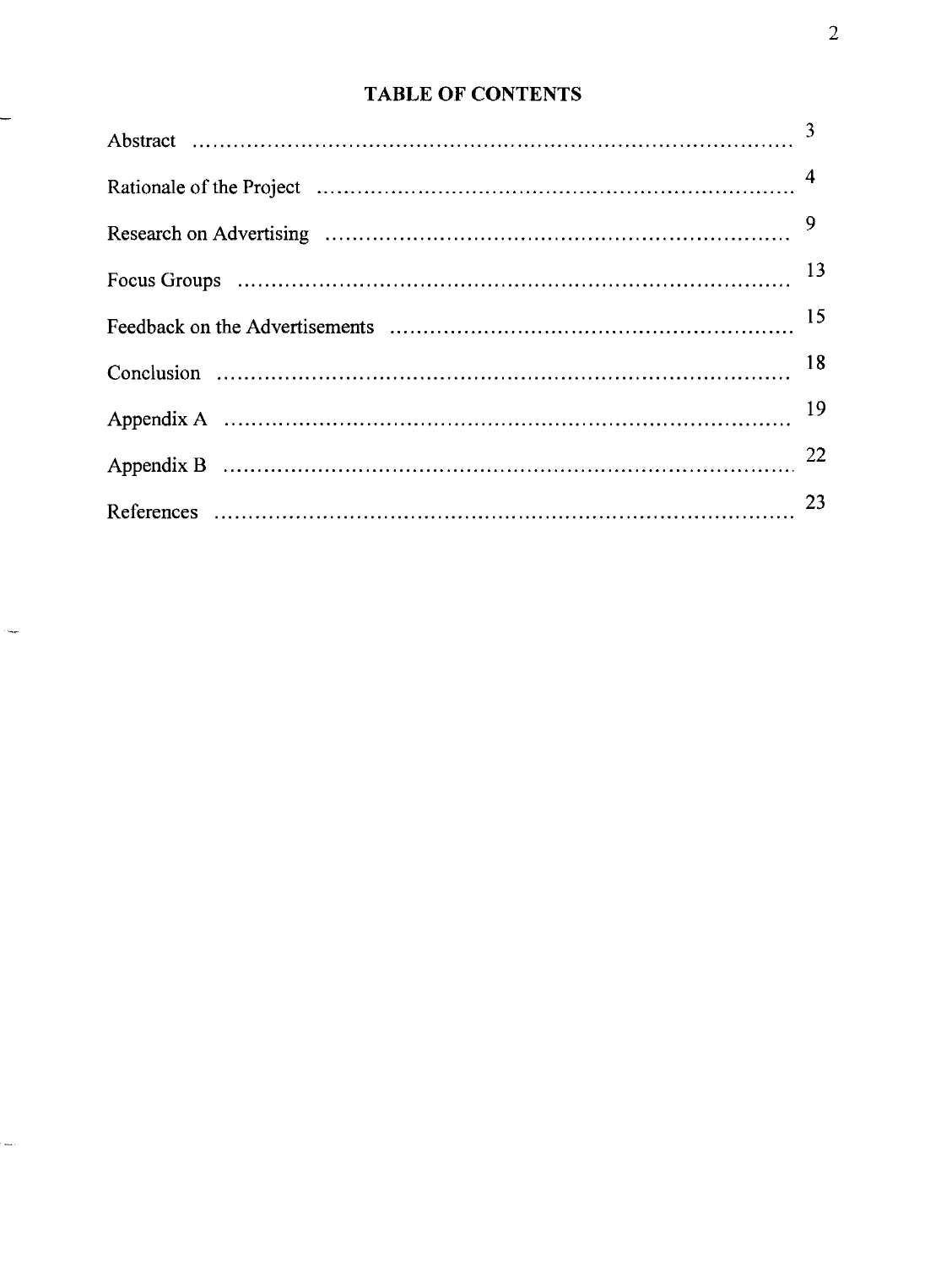#### ABSTRACT

For my Honors project, I designed a car, three print advertisements, and a website focused at college-aged individuals, the target audience. I first did research on the three themes I planned to use in the print advertisements: emotion, sex, and humor. During the research, I organized two focus groups of college-aged individuals in order to discover what they wanted in a vehicle. I then reviewed the input from the focus groups and designed a car that would satisfy the majority of the target audience. After the vehicle was created, I began creating the print advertisements using the three themes mentioned above. Dr. Tom Baird, my advisor, showed the advertisements to his marketing classes in order to find out whether the ads were effective for the intended target audience. The website was created after everything else in order to incorporate the car, advertisements, and sketches in it.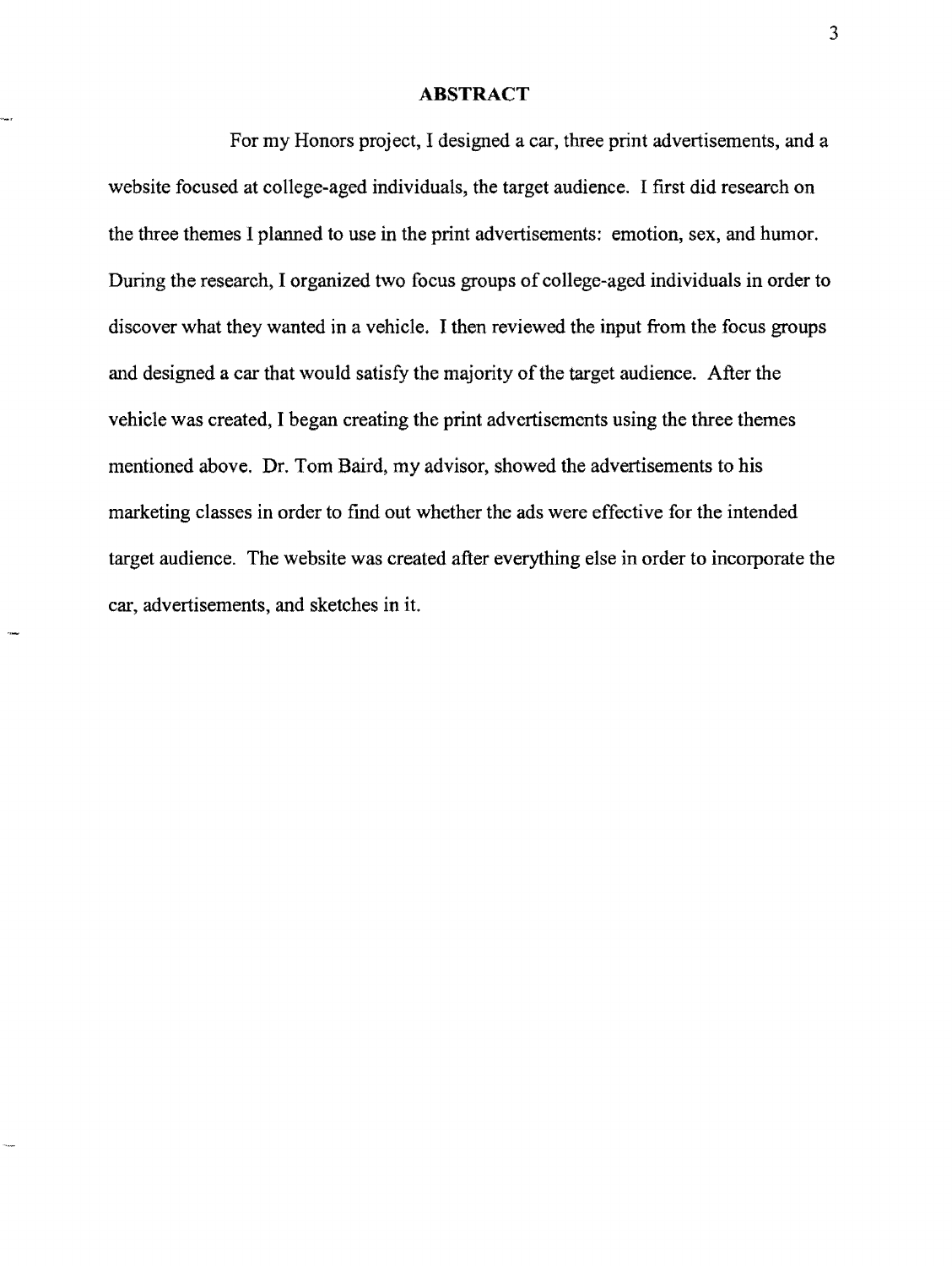#### **RATIONALE OF THE PROJECT**

The creative part of my Honors thesis consisted of designing a car, three print advertisements, and a website. The purpose of these items was to promote a new car I designed based on college students' input during two focus groups. I chose to do this project because I have a great interest in cars. My major is marketing, and I hope to make advertisements for cars in my career. Thus, I decided this thesis would be a good learning experience.

The two focus groups were a sample of college-aged students. I chose to do two focus groups because I felt this would give a representative sample of individuals in this age group. One focus group would not have been a big enough sample. Since it was difficult to attain enough people to participate in two small focus groups, it would have been nearly impossible to get more individuals to make a third group.

I designed the car according to the input I received from the focus groups. Most of the individuals liked cars that were curvy. This is why I emphasized the front and rear fenders by making them flare out. The unique flares was also a way to help distinguish the car amongst countless other sports cars already in the industry. Focus group members, especially males, expressed interest in performance cars. Since performance cars are usually coupes, the car I created is a coupe. In order to achieve better gas mileage, the car is rather small and lightweight. In size, it would be slightly bigger than a Mazda Miata.

The three print advertisements (Appendix A) I created for my thesis were focused on three main themes: emotion, sex, and humor. I chose to do these three themes because they are the three major themes used in advertising today. I made one

4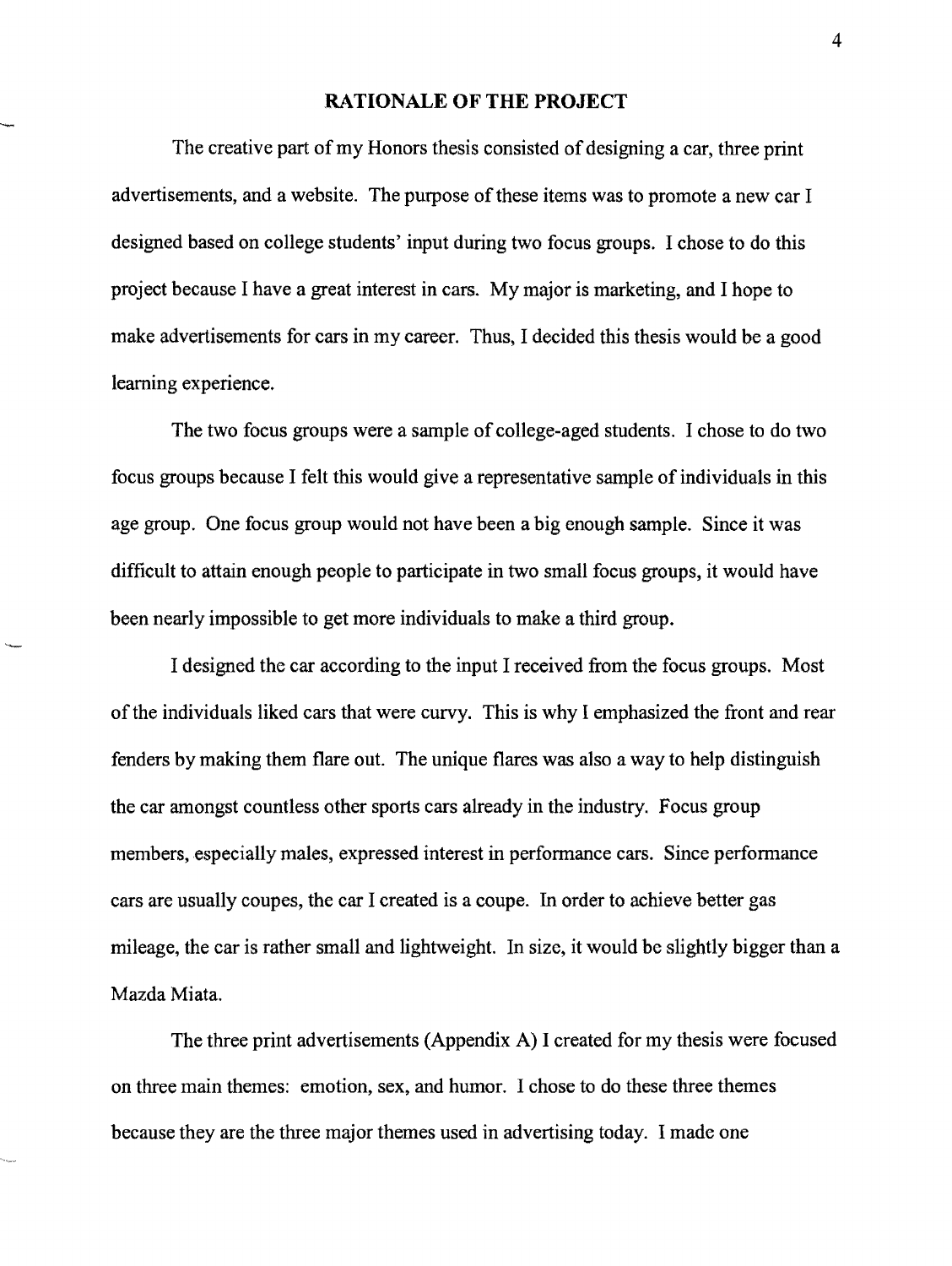advertisement for each of these themes in order to find out which theme was most effective. This was determined by showing the advertisements to Dr. Baird's, my thesis advisor, marketing classes. They viewed the advertisements and were asked several questions over each ad (Appendix B). The questions were designed to discover which advertisement was most effective and which ad was least effective.

The emotional advertisement was created to make the viewer feel individualistic. I chose to focus on individualism because this emotion fits well with the college-aged group. An advertisement focusing on nostalgia or the sense of belonging would probably not have had the same effect on young adults as it would an older audience.

I tried to think of a slogan that would make someone feel individualistic. This is when I thought of the old saying, "March to the beat of a different drum." I decided to change the saying so it was more modern and it applied to a car. Thus, the slogan "Drive to your own beat..." emerged.

As far as the design elements, I wanted the ad to be simple and colorful. Therefore, the ad has a black background with the car, the slogan, and the picture of a sound wave above the car. The sound wave was used because it applied to the slogan. After experimenting with several other colors, I decided green looked the best because it made the ad look vibrant.

The sexy advertisement was created to appeal to viewers by using colors and sexual imagery. The advertisement is completely black and white except for the car, the model's dress, and the model's lips-all of which are red. I decided to do this to emphasize these three things in the ad. The color red was also utilized because it is the color associated with love and/or passion. The picture of the woman in the ad was used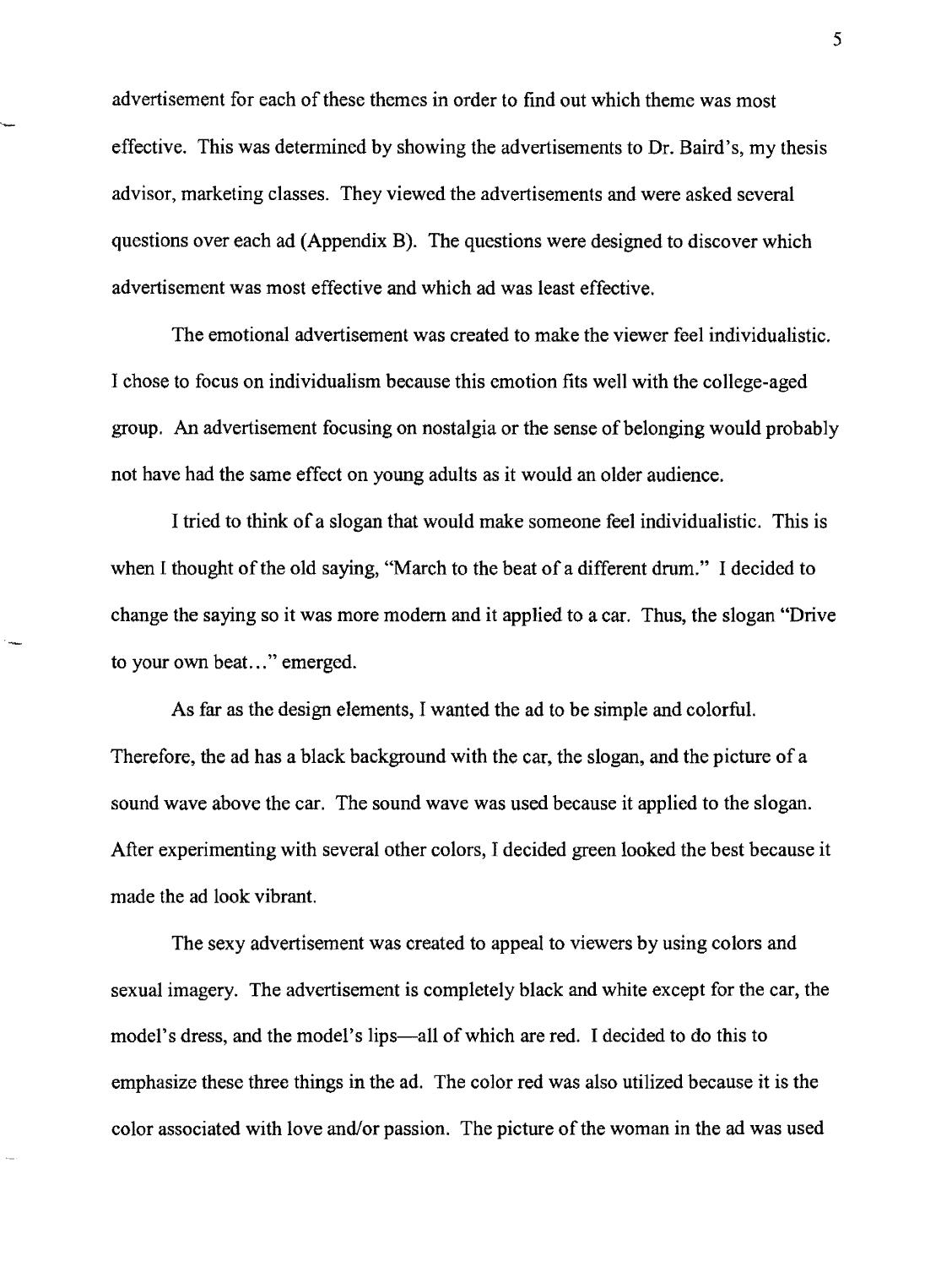because she is attractive, yet not too sexual. She is simply looking over her shoulder at the car, which also draws the viewer's attention to it.

The slogan "Mojo on the GO..." was created to appeal to the target audience. The recent *Austin Power* movies made the word "mojo" popular among young adults. In those movies, the word was used to basically describe "sex appeal." Thus, most of those in the target market will understand the slogan and the message of the advertisement.

The humor advertisement was created to draw attention to the advertisement through the use of outrageous imagery. Due to rising gas prices, I thought it would be humorous to depict gas pumps with large mouths and ferocious looking teeth. The slogan below the gas pumps asks, "Gas Problems?", which is also meant to be humorous.

The car at the bottom of the advertisement is yellow. Yellow is usually associated with happiness and light-heartedness, hence why it is used. Since the ad was focused around gas, I decided to include the car's gas mileage. This also provided an answer to the viewer's "gas problems."

The website's purpose was to be used as another promotional tool for the car (see CD in binder). I learned how to make a website this semester, so I decided it would be fun and another learning experience to make one for this thesis. The website is meant to be fun and interactive. Hence, the first page tells users to "turn on the lights" via a light switch. Once this button is clicked, it directs users to the car's home page. Here, users can see the new car, which received the name Muse, in a garage setting. I thought it was best to go with this setting because I wanted users to be able to click on different areas in the virtual garage to direct them to the various areas including "The Muse,"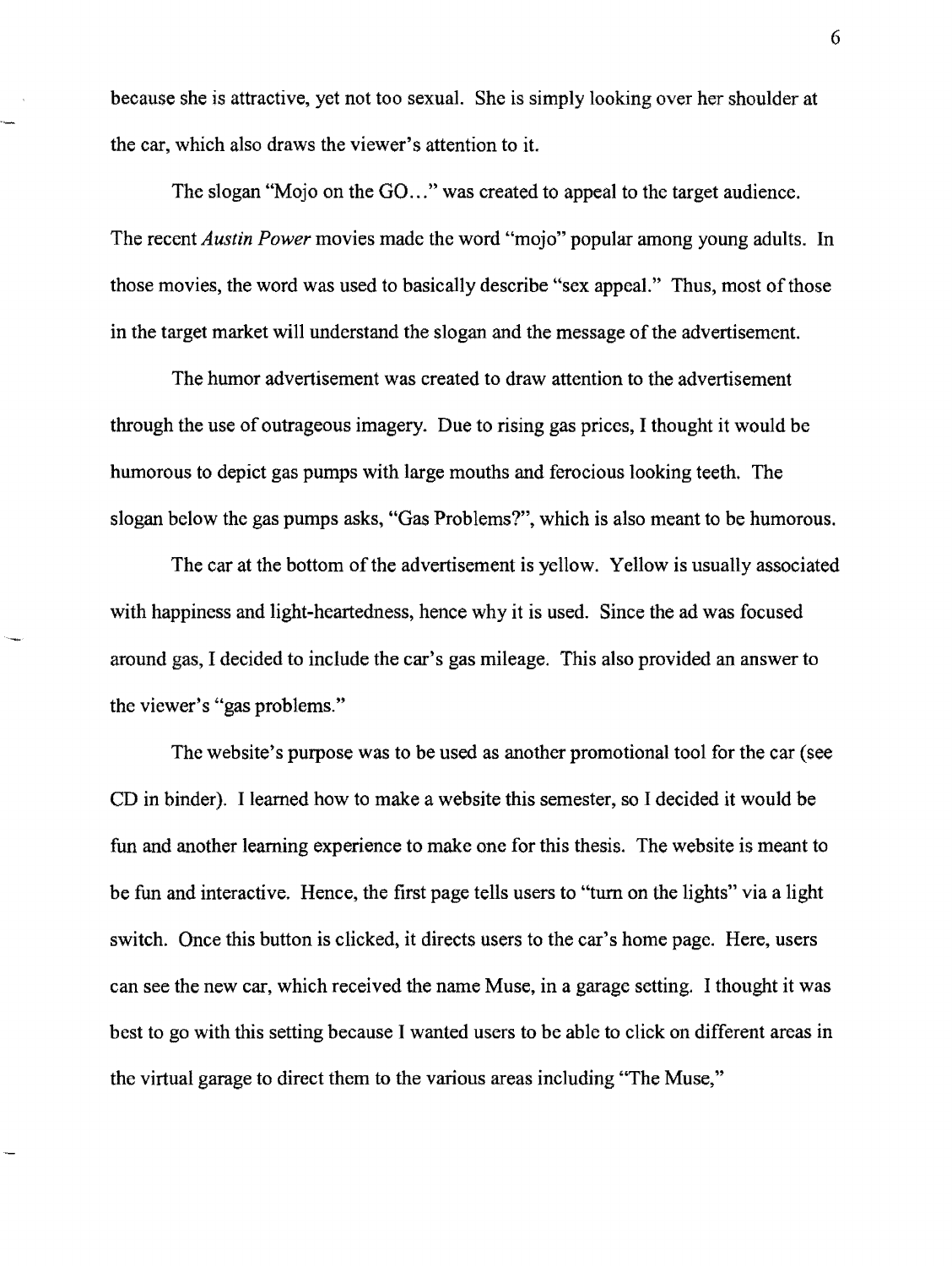"Advertisements," and "Concepts." I also hoped it would make users feel that the car would look good in their garage as welL

The car was named Muse because of the emblem I created to go along with the car. I decided the car's name should begin with the same letter as my first name, M. This limited the name of the car down to any names that started with the letter M. Since I have an interest in mythology, I used the name of the Muses from ancient Greek mythology. The Muses were the goddesses of the arts and sciences (Encyclopedia Mythica 2005). The word muse also means a source of inspiration (Dictionary. com 2005). Therefore, I thought this would be the perfect name for the car.

"The Muse" page allows users to change the Muse to the color of their choice. I decided to go with these colors because they are all vibrant colors. I also decided to give them unique names such as "Go! Green" and "Snowcone Blue" because this car is targeted to college-aged people.

The specifications for the car are also listed on this page. Using Honda.com as a guideline, I listed the basic specifications listed for most cars (Honda. com 2005). Some unique features on this car include the On-Demand four-cylinder engine. Currently this option is only on eight·cylinder engines, but I thought it might be possible to achieve this after further research. This car also provides an optional four-wheel drive model.

"Advertisements" directs users to a webpage with the three different advertisements displayed. Each of the advertisements could be viewed more closely by clicking on the corresponding ad. I thought this section would be good for users because they could easily go online to see all of the current advertisements for the car.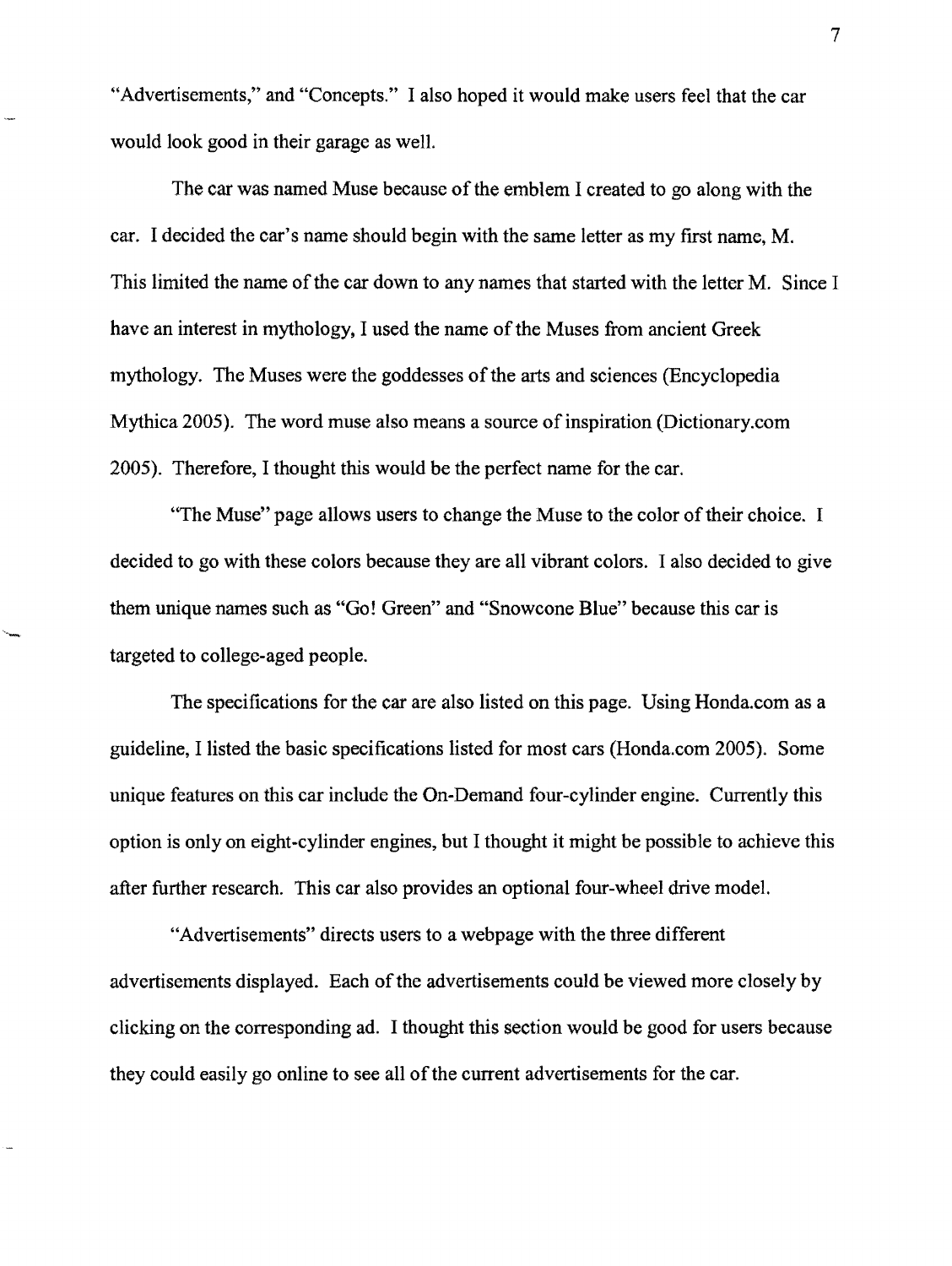"Concepts & Sketches" is a fun section for users to browse through. They can see the concept drawings for the car along with sketches of an advertisement. I thought this section was a good idea because as new concepts or sketches were created, they could be added to this page that way interested individuals could see other car ideas the company had in mind. This would provide reason for users to come back and visit the site periodically.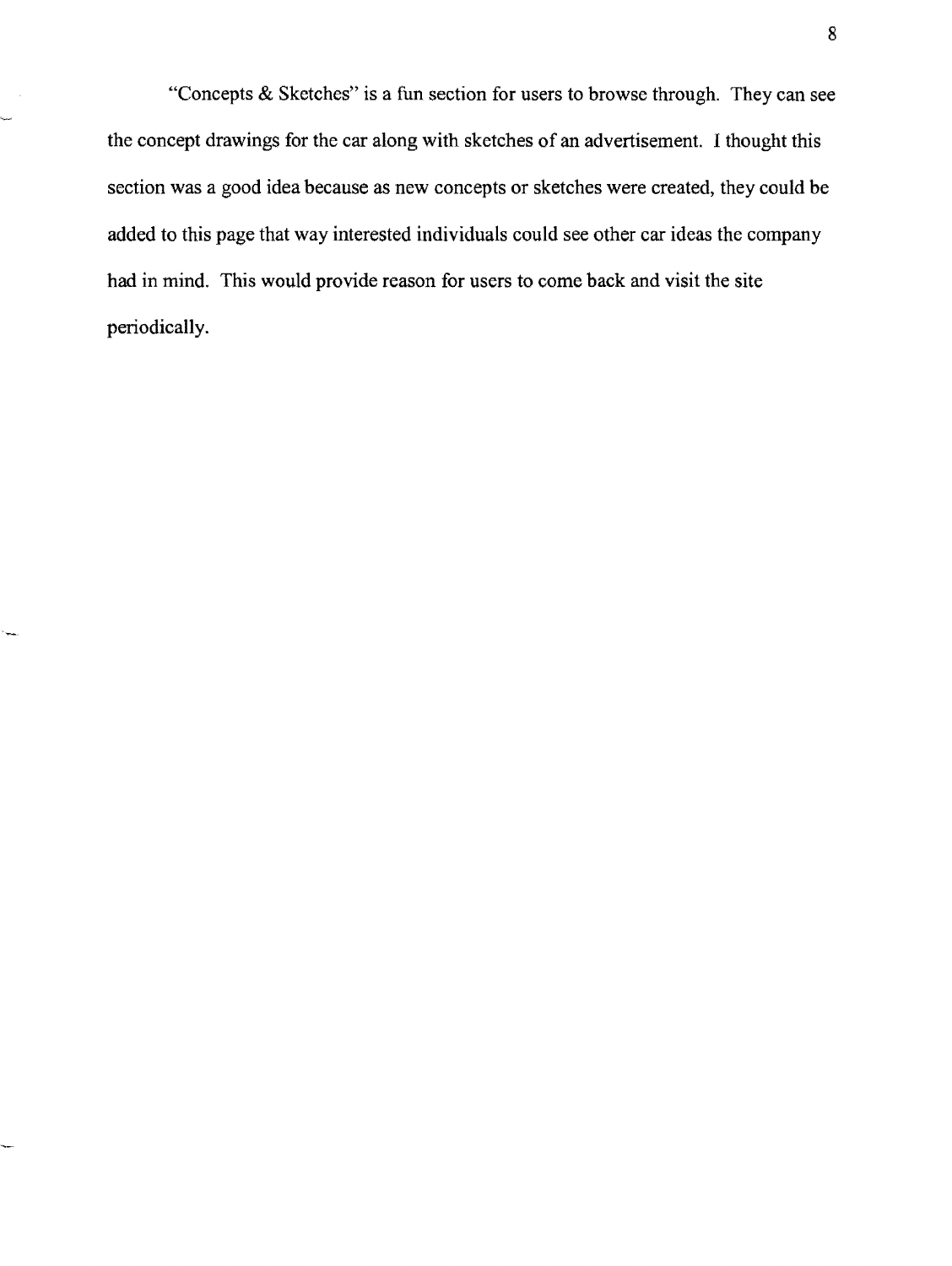#### RESEARCH ON ADVERTISING

#### Sex in Advertising

.. -

One of the most popular forms of advertising is the use of sexual content. This content could be as innocent as attractive looking models or as racy as provocative gestures and sexual innuendos. Why does sex sell, though?

A recent study perfonned by MediaAnalyzer Software & Research examined the effectiveness of advertisements with sexual themes on 200 men and 200 women. The effectiveness of the ad was detennined by four different categories including brand recall, purchase intent, and how well the participants liked the advertisement as well as the product in the ad. A total of ten ads were used—five sexual and five nonsexual (Nudd 2005).

The results of the research showed that men have a tendency to focus on the sexual components of the ads. The majority of the men tested admitted that sexual ads catch their attention, and a slightly smaller percentage actually liked these ads. However, the sexual content in the ads appear to draw their attention away from the brand and products, since only one out of every ten men were able to recall them correctly (Nudd 2005).

The study showed that less than ten percent of the women liked sexual advertisements, although almost thirty percent admitted it caught their attention. When viewing the ads, the women usually avoided the sexual elements. Surprisingly, the women had a very similar rating as the men when it came to recalling the correct brand and product. MediaAnalyzer believed this might be due to a "general numbing effect that sexual stimuli has on the brain" (Nudd 2005).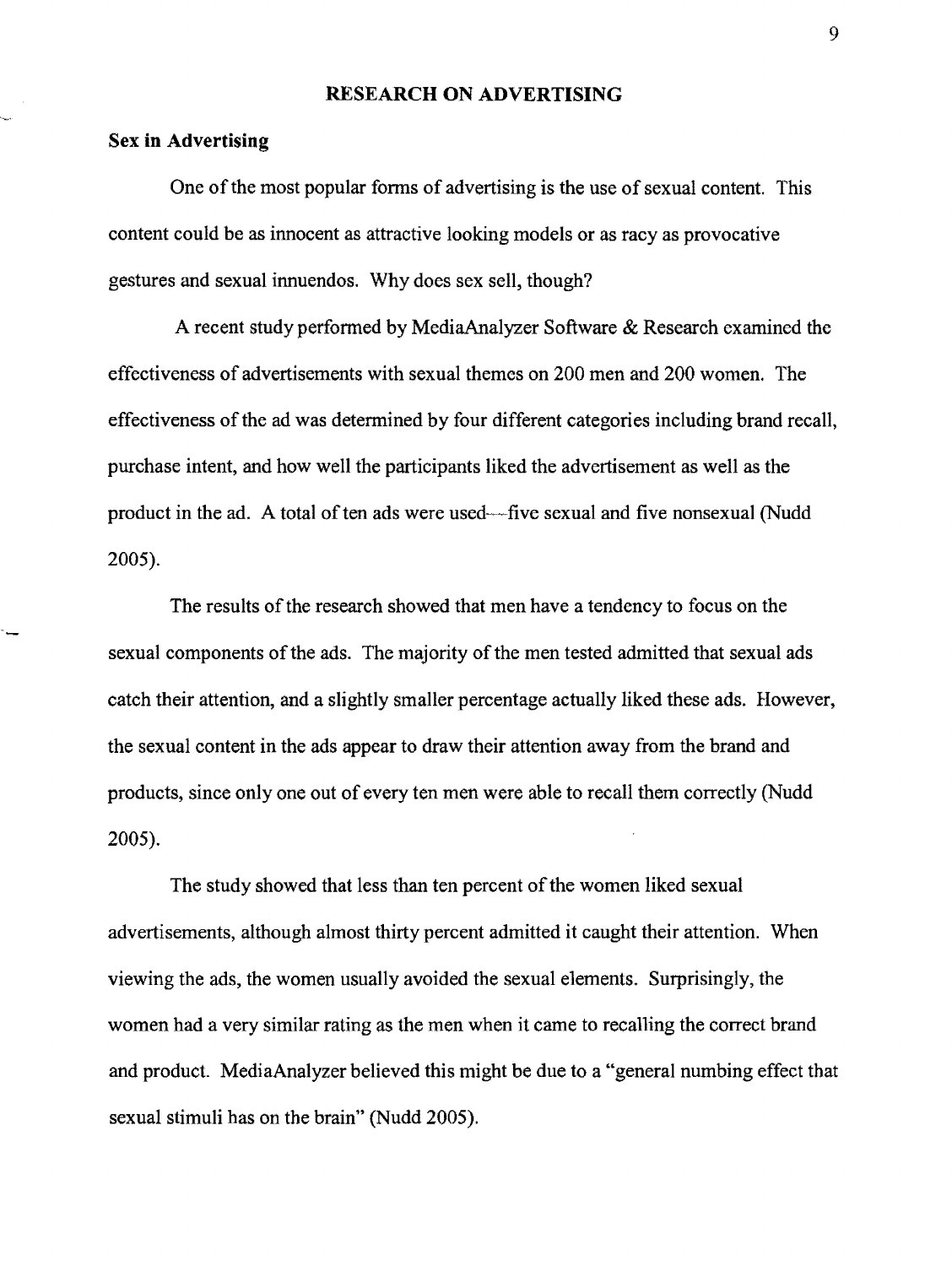The use of sex in advertising can also lead to positive associations.

Advertisements with attractive people in attractive settings cause consumers to create a positive association with the brand (Moriarty p. 111). Positive associations are good for a brand because it could possibly lead to a purchase or repeat purchase.

Overall, sex in advertising has its pros and cons. Sex grabs attention and creates positive associations with a brand, but it may also draw attention away from a brand and cause consumers to forget the brand it was promoting.

#### Humor in Advertising

The use of humor in advertising is another popular form of advertising. Humor in advertising may or may not focus on the product, but some experts believe it is important that it should focus on the target audience (Costley, Koslow, and Galloway 2002).

The reason the use of humor in advertising is popular is that it creates strong memory with a brand (Moriarty p. 111). Consumers tend to remember humor, which will allow them to remember the brand as well. However, if the humor is too strong, it will overpower the brand name or product making it more difficult for consumers to remember them.

Humor can have several different effects in advertising. Many studies have shown that humor is an effective way to attract attention. Humor that focuses on the product in the ad tends to be more effective than humor that does not focus on the product (Weinberger and Gulas 2001).

On the other hand, there are mixed results showing that humor mayor may not help people comprehend an advertisement. This may be due to the different measures of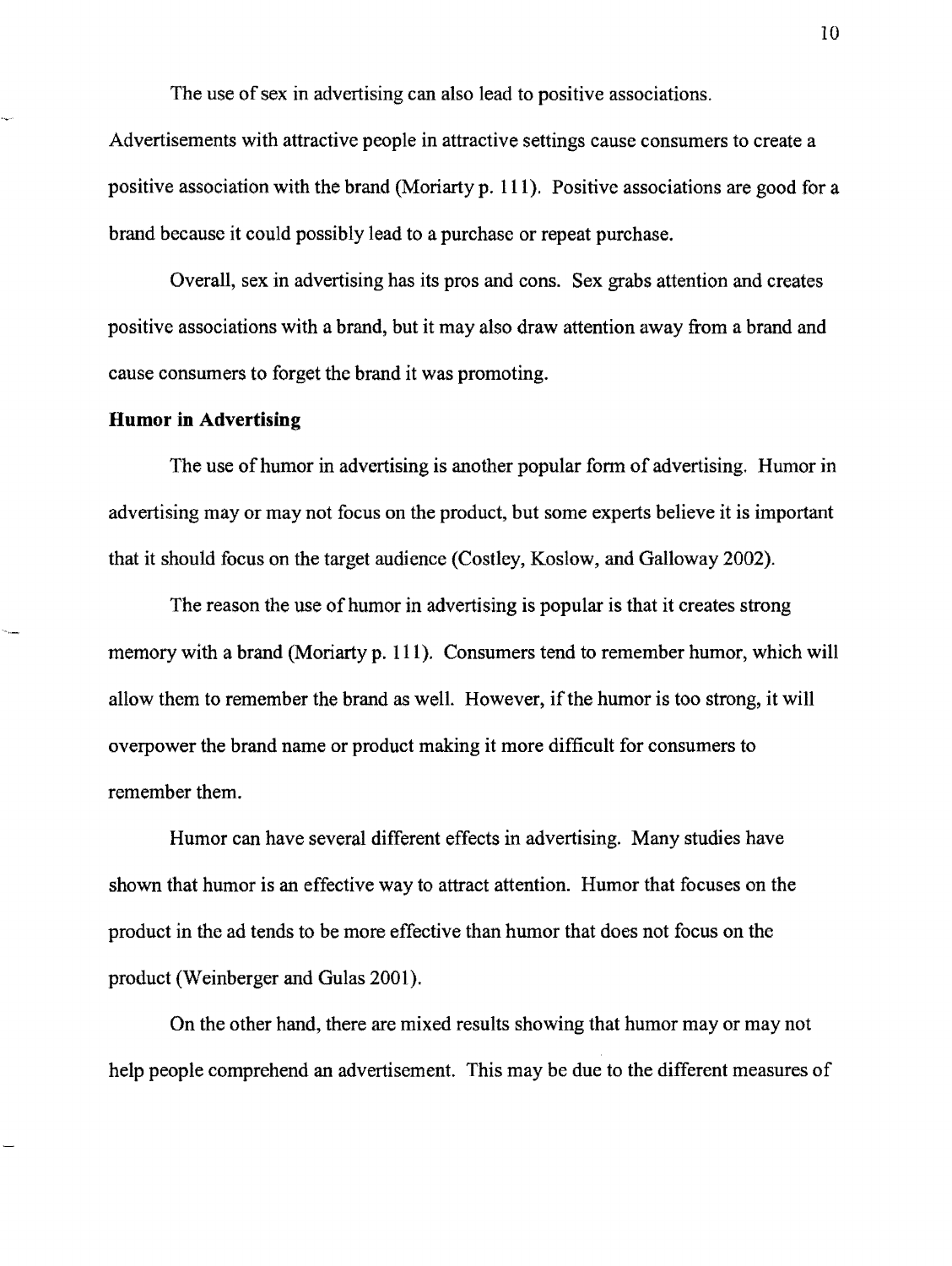comprehension used in the various studies, the various forms of humor used in each of the studies, and/or the product being promoted in the ad (Weinberger and Gulas 2001).

Humor could also possibly be used for persuasion. However, there are mixed results on this topic as well. Some studies show that humor has a positive effect on persuasion; some studies show a neutral effect; a few other studies show that humor has a negative effect on persuasion. Ultimately, Weinberger and Gulas determined that humor does positively effect persuasion, but no more than a non-humorous advertisement (Weinberger and Gulas 2001).

One of the other effects humor can have an effect on is the likeability of the source of the ad. For the most part, studies have shown that humor in advertisements increases the likeability of the product or brand in the advertisement (Weinberger and Gulas 2001).

Humor in advertising, for the most part, has a positive effect. It attracts attention, can create a strong brand memory, can be persuasive, and increases the likeability of the source of the advertisement.

#### **Emotion in Advertising**

Emotion is another form of advertising used in today's ads. There are many different emotions that can be focused on including the sense of belonging (i.e. family, friends, etc.), feeling unique or individualistic, and nostalgia just to name a few.

A recent study performed by Robert Heath and Pam Hyder took an in-depth look at the effects of emotions in advertising. Heath and Hyder tackled the idea that advertising, especially emotive advertising, is mostly ineffective. Some companies have come to this conclusion after polling consumers on what they believe. Heath and Hyder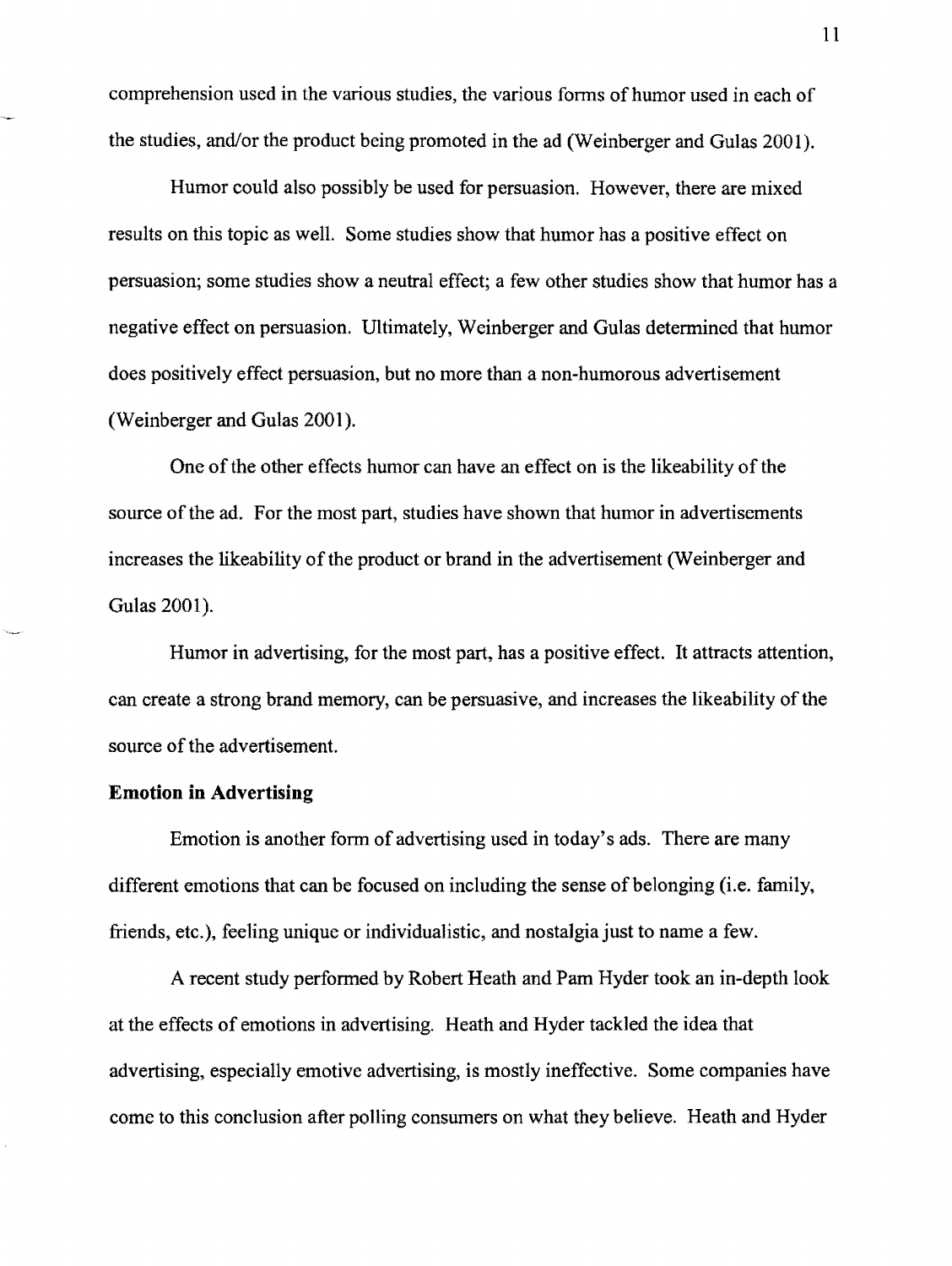point out that what consumers "believe" may not "represent the sum of truth about how advertising works" (Heath and Hyder 2005). They believe emotive advertising affects consumers, even though they may not realize it.

Alan Mitchell suggests that "humans are emotional before we're rational. We feel before we think. Then we think about what we feel" (Mitchell 2005). He compares two different theories concerning emotion in advertising. First, he summarizes the views of Robert Heath, mentioned above. Heath believes that advertising affects consumers consciously, but, more importantly, subconsciously as well. The advertisement "is processed emotionally rather than rationally and remains there to influence our decisions later" (Mitchell 2005).

Mitchell then goes on to compare Heath's views to Erik Du Plessis's views. Du Plessis believes that emotion in advertising "draw[s] people in emotionally so that they pay attention" (Mitchell 2005). This contradicts the traditional belief that ads grab consumers' attention, which then causes them to develop an emotion.

Emotion in advertising can also have a positive effect. Both views, Heath's and Du Plessis's, suggest that emotion in advertising creates positive effects. Either consumers do not consciously realize emotion in advertising is driving their purchase decisions, even though it is, or emotion in advertising creates attention by drawing consumers in emotionally.

12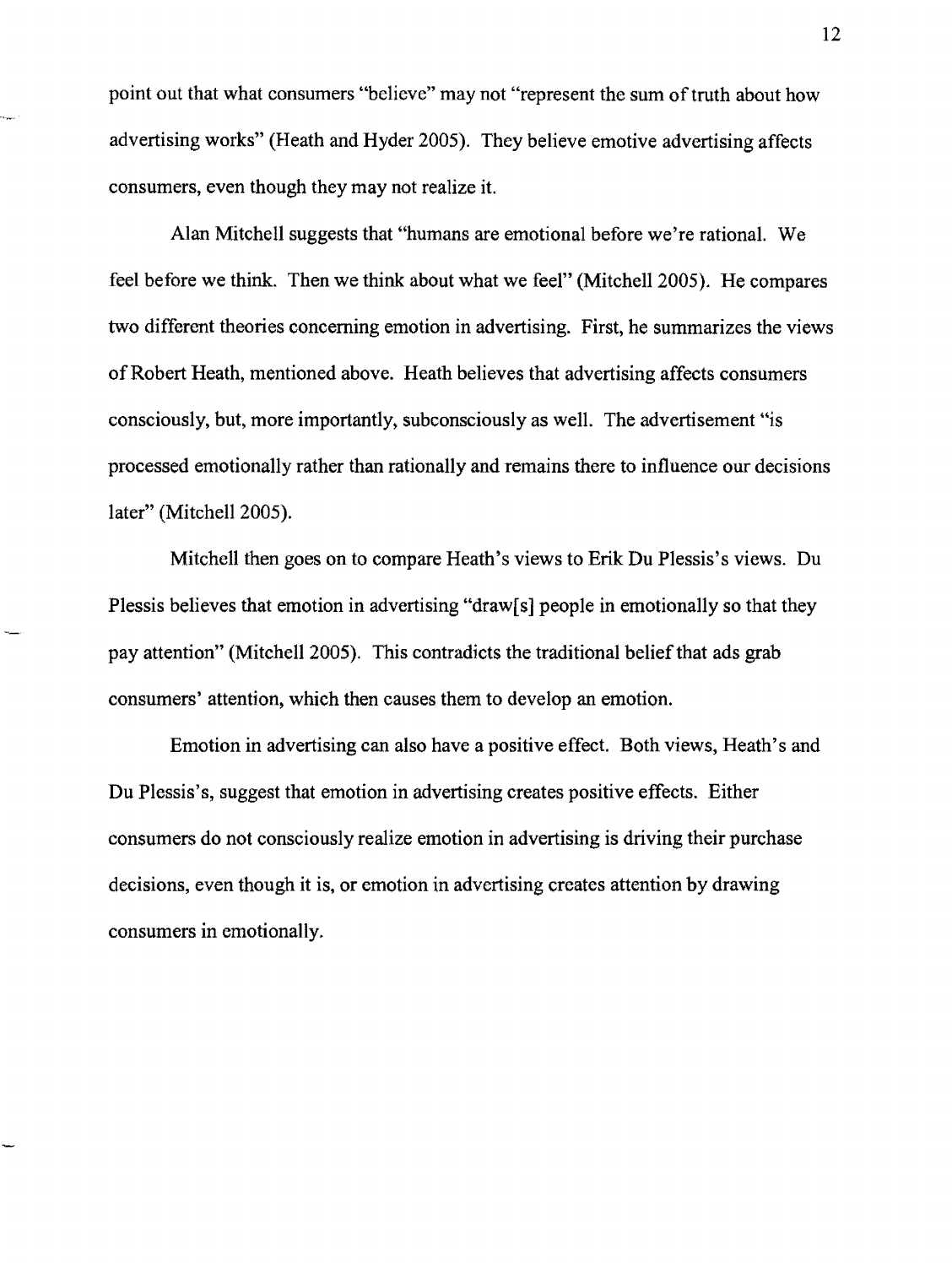#### FOCUS GROUPS

For my primary research, I conducted two focus groups. The first focus group consisted of five people total, three males and two females, all ranging from the ages of 19 to 24. Each of the participants in this group attended Ball State University, and their majors included history, graphic arts management, marketing, and accounting.

In the first focus group, four out of five of the participants said gas was one of the most important features of a car. When I asked them what methods they would be open to for better gas mileage, most seemed hesitant on alternative fuels such as batterypowered cars. One stated, "I think the technology is to new to want to buy something like that."

A couple of respondents also mentioned unique design and a good audio system as other important features. One group member even mentioned that the audio system should include satellite radio ability.

Another feature members liked included four-wheel drive. With the winter months in Indiana, drivers need a car that can get around in all types of weather. One member said, "If I had a [long] commute to work, I'd definitely look for something [with] four-wheel drive."

Several of the members also mentioned wanting a car that was curvy and streamlined. They seemed to dislike boxy-style cars, especially the Scion xB. The PT Cruiser also ranked unfavorably with most of the group members.

The second group included four participants, one male and three females, with ages ranging from 18 to 22. On this occasion, three participants attended Ball State-a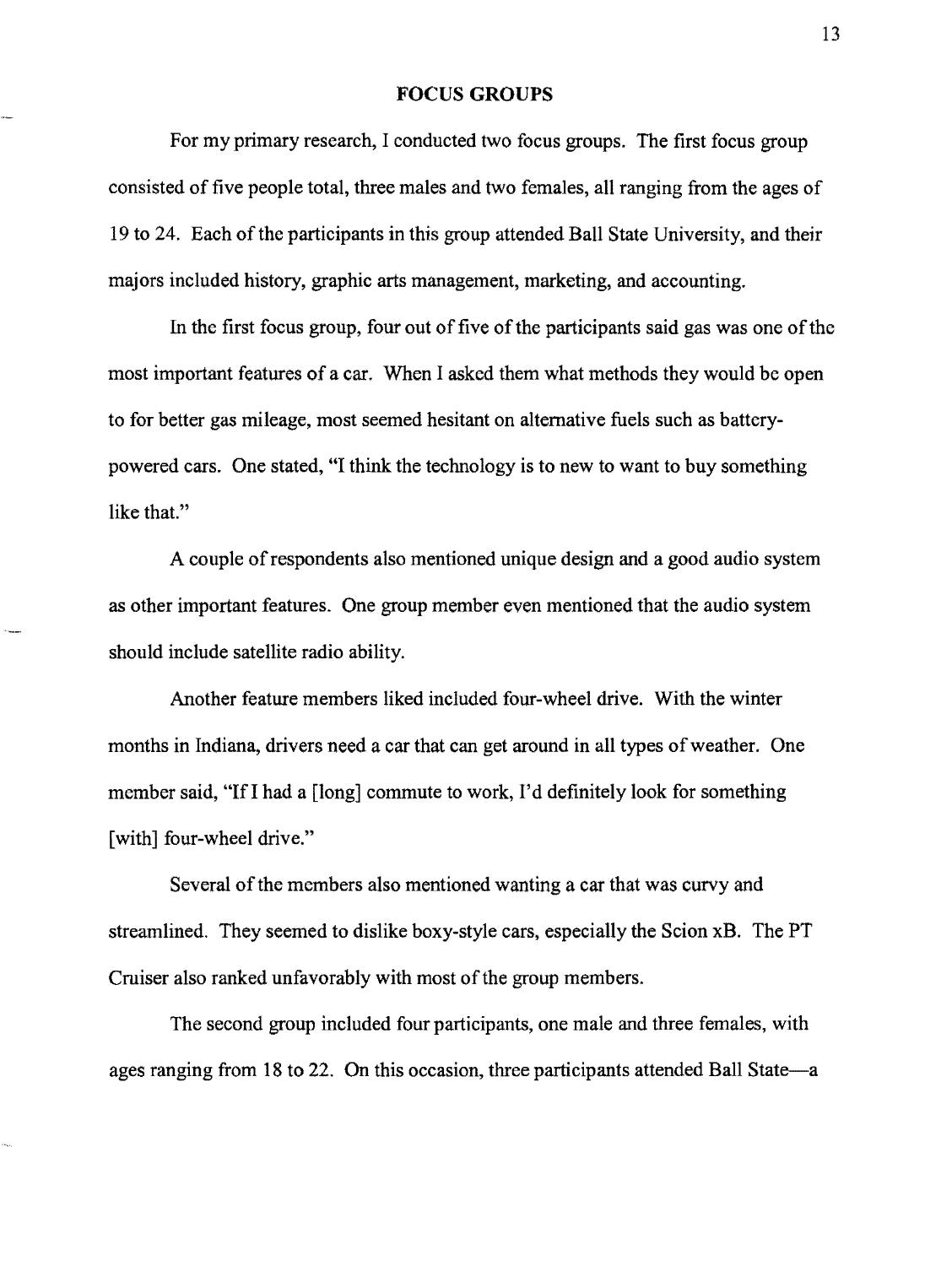marketing major, a nursing major, and a special-education major-and the other participant was an electrician's apprentice.

The female members in the second focus group agreed that gas mileage was one of the most important factors on today's cars. However, the male in this group wanted performance before anything else in a car. Another feature focus group members seemed to be interested in was four-wheel drive, especially for winter months.

Members in the second group also mentioned that new and exciting colors helped draw their attention to a car. One group member said, "Sometimes you get sick of seeing the same colors."

Some interesting information discovered among the participants was that three out of four of the males were interested in power and performance. As for women, four out of five of the women mentioned they liked SUV s for different reasons. Most of the females liked SUVs because they provide four-wheel drive, which allows it to get around easier in the snow. Some females liked the fact that SUVs allow drivers to sit up higher than in a car.

Almost all of the participants said that gas mileage was a major concern, presumably due to rising gas prices. However, gas mileage does not go along with power nor larger vehicles such as SUVs. Usually the more power a car has, the worse the car's gas mileage. SUVs also get bad gas mileage since they are bigger and weigh more than other vehicles.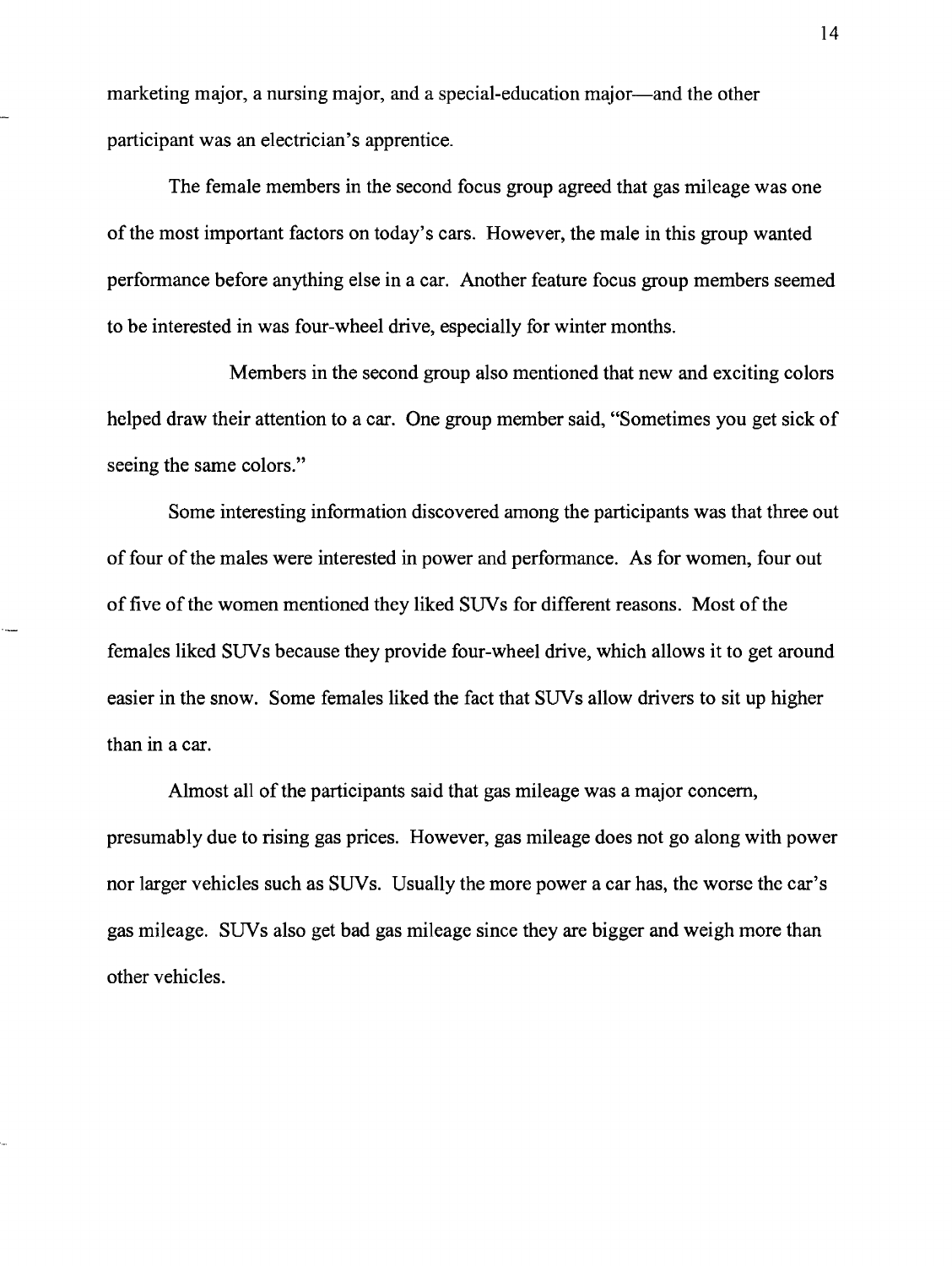#### FEEDBACK ON THE ADVERTISEMENTS

After the advertisements were created, Dr. Baird agreed to show them in two of his marketing classes. There were a total of 74 students (42 males and 32 females) who viewed the ads and took a short survey. The survey was presented to the class by PowerPoint presentation, which was conducted by Dr. Baird and myself. See Appendix B for the survey questions.

#### Analysis of the Results

#### *Emotional Advertisement* – "Drive to your own beat..."

(See Appendix A.1)

This advertisement successfully achieved its goal with 61.9% of males and 75.0% of females indicating the advertisement made them feel individualistic. The advertisement also attracts attention with 64.3% males and 59.4% of females saying it would catch their attention in a magazine. However, only 19.0% of males and 31.3% of females say they want to learn more about this vehicle after viewing this advertisement.

In order to solve the problem of enticing people to learn more about the vehicle, I believe adding something about the vehicle the target audience may be interested in, such as mentioning something about the sound system of the car since this would also compliment the ad, would help.

#### *Sexy Advertisement* - *"Mojo on the GO ••• "*

(See Appendix A.2)

This advertisement achieved its goal of appearing sexy with 81.0% of males and 78.1% of women believing it was sexy. This ad attracts less attention than the emotional ad with only 54.8% of males and 50.0% of females admitting it would attract their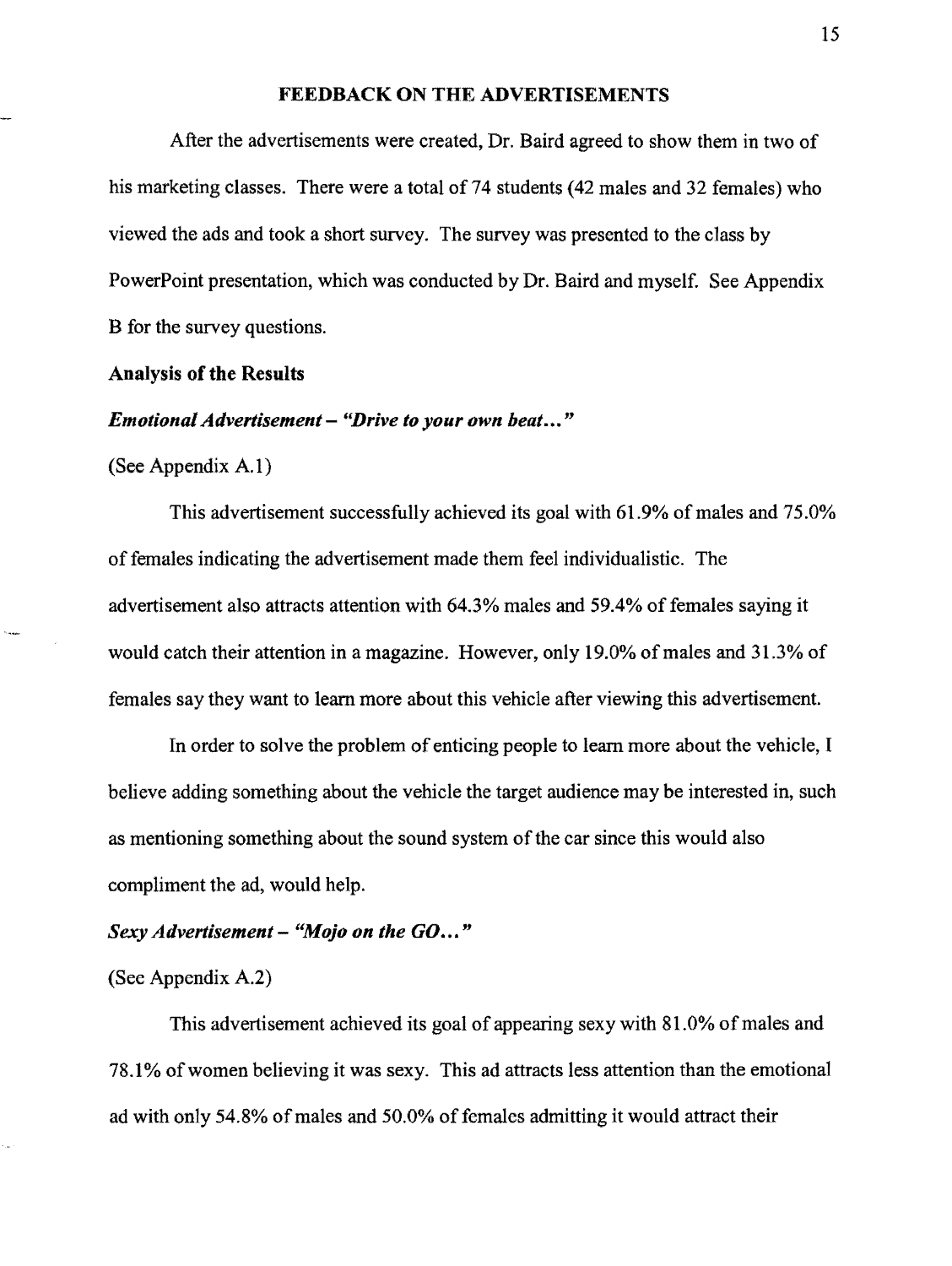attention in a magazine. This ad also performs poorly when it comes to viewers wanting to learn more about the vehicle. Only 16.7% of males and 15.6% of females say they would like to learn more about the vehicle after viewing this ad.

Once again, the major problem with this ad is convincing the target audience to learn more about this vehicle. I still believe adding more information about the car in the ad would help with this problem. For this ad, I would suggest mentioning the car's engine performance.

#### *Humor Advertisement* - *"Gas Problems?"*

(See Appendix A.3)

Even though this advertisement rated higher than the other ads in the humor category, with 45.2% of males and 37.5% of females believing it was humorous, it wasn't the highest ranked category. Many more viewers believed the ad made them feel individualistic, with 69.0% of males and 71.9% of females agreeing to this statement. This advertisement attracted the attention of 64.3% of males and 65.6% of females, the most of all the ads. On top of that, this ad made the majority of the viewers, 61.9% males and 50.0% of females, want to learn more about this vehicle.

Although this data sounds promising, it may be slightly biased. This ad was the only ad that had information about the car. In this ad, the car boasted good gas mileage, which is a concern for most people due to fluctuating gas prices. However, this also supports my belief that adding information about the vehicle that the target audience is interested in would increase the number of individuals wanting to learn more about the vehicle.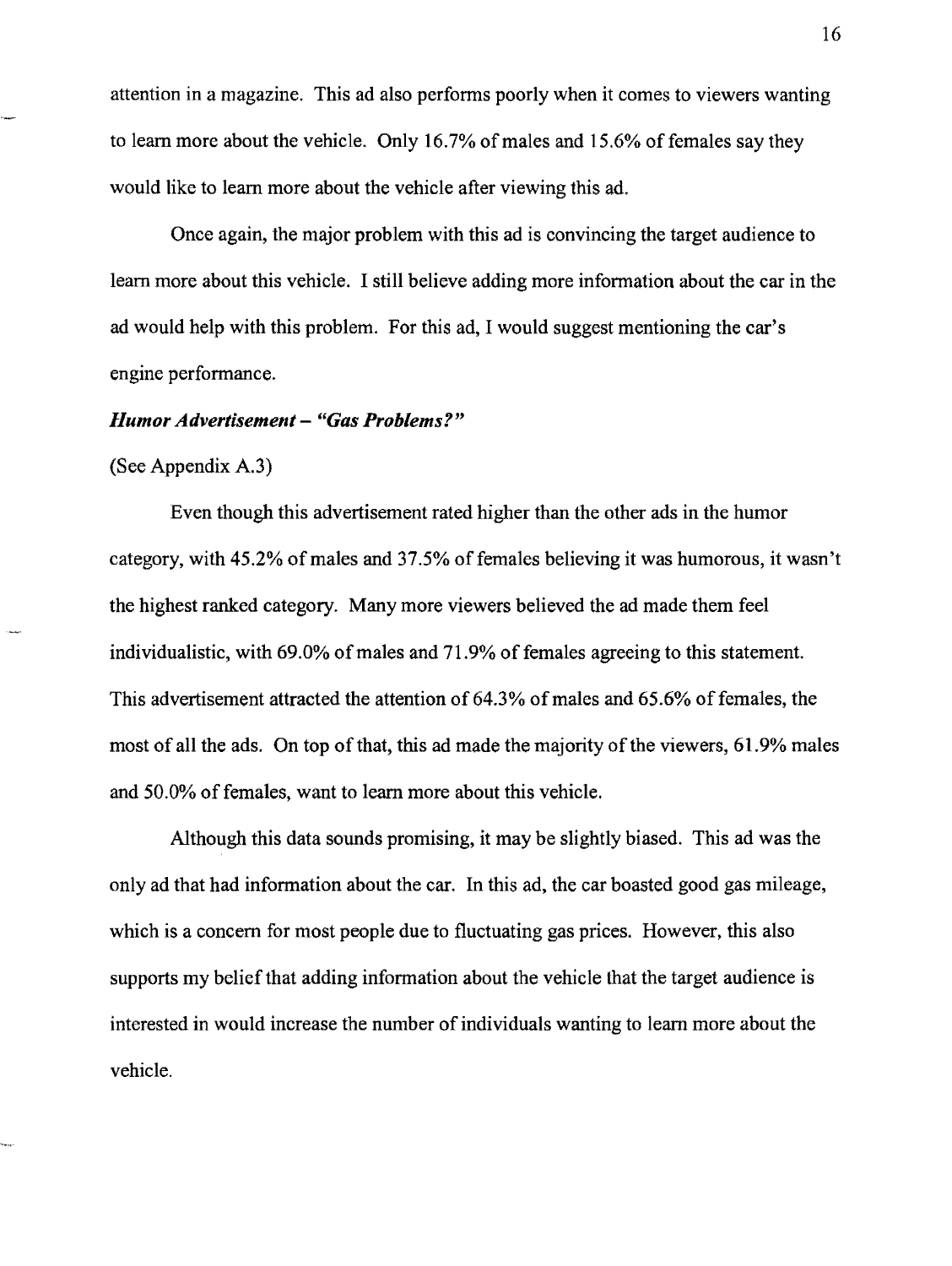#### *Most Effective and Least Effective*

In order to discover any significant differences between males and females in these categories, the chi-square test was used on the test results (See Table 1). According to the test results, both males and females felt the humor ad was the most effective. However, there is a significant difference when it comes to the least effective advertisement. The majority of men felt that the emotion advertisement was the least effective, while the majority of women were equally split between the sexy and emotional ads.

#### **Table 1**

|            | <b>Most Effective</b> |        |    |                |        |    |
|------------|-----------------------|--------|----|----------------|--------|----|
|            | M                     | F      |    | M              | F      |    |
| Emotion    |                       | 8      | 15 | 27             | 13     | 40 |
| <b>Sex</b> | 14                    | 5      | 19 | 13             | 13     | 26 |
| Humor      | 21                    | 19     | 40 | $\overline{2}$ | 6      | 8  |
|            | 42                    | 32     | 74 | 42             | 32     | 74 |
|            | M                     | F      |    | М              | F      |    |
| Emotion    | 8.514                 | 6.486  |    | 22.703         | 17.297 |    |
| Sex        | 10.784                | 8.216  |    | 14.757         | 11.243 |    |
| Humor      | 22.703                | 17.297 |    | 4.541          | 3.459  |    |
| Chi-square | 0.208                 |        |    |                |        |    |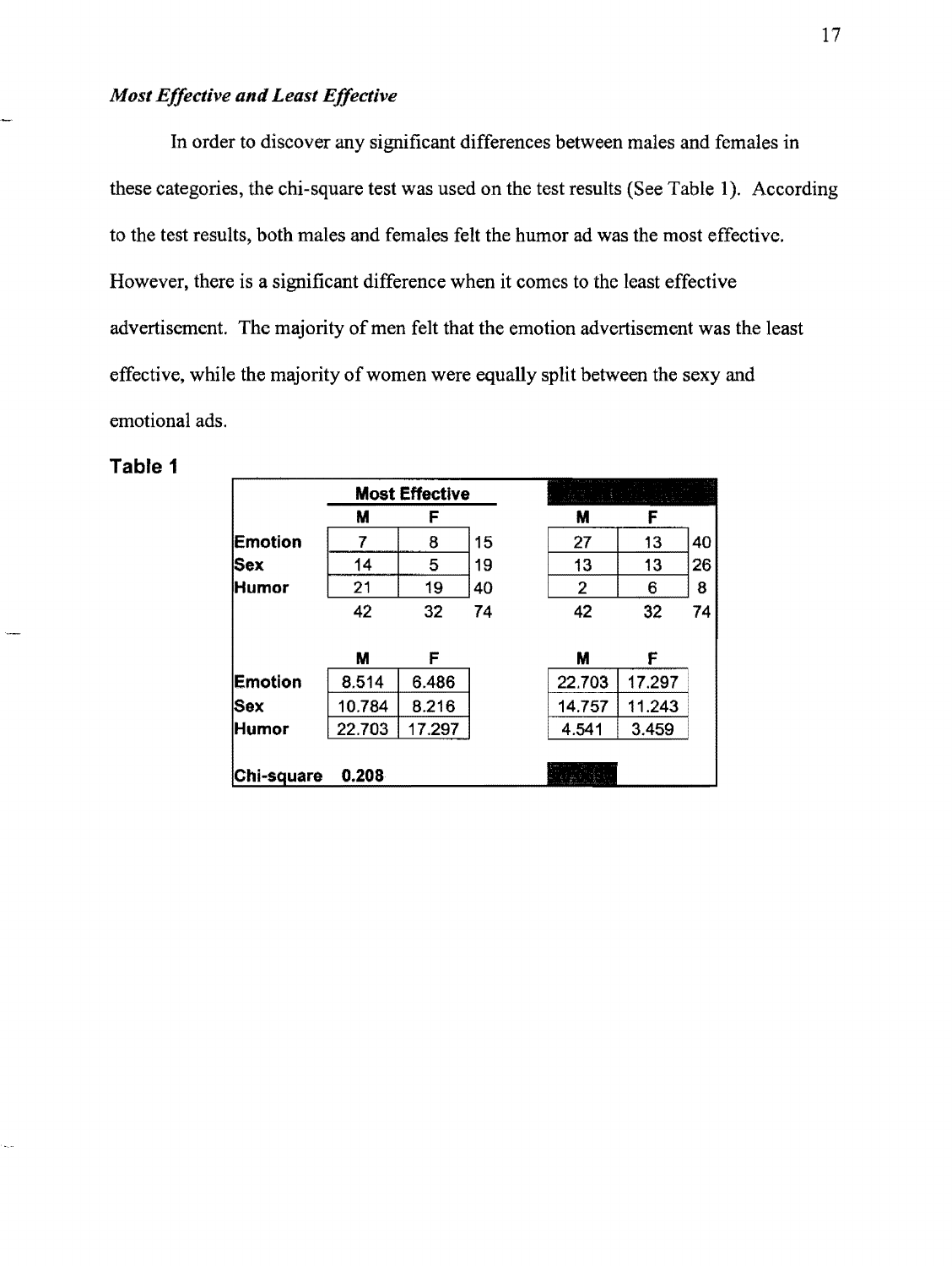#### **CONCLUSION**

After analyzing the results from the focus groups, I believe the advertisements achieved their goals. The emotional advertisement made the majority of the target audience feel individualistic. The sexy advertisement appealed to the majority of the target audience. And even though the humor advertisement was only humorous to less than half the class, it did attract the most attention out of all the advertisements.

The project proved to be a learning experience every step of the way. By doing it, I have developed my skills in my major, marketing, and my minor, digital publishing, which was the ultimate purpose of doing this project.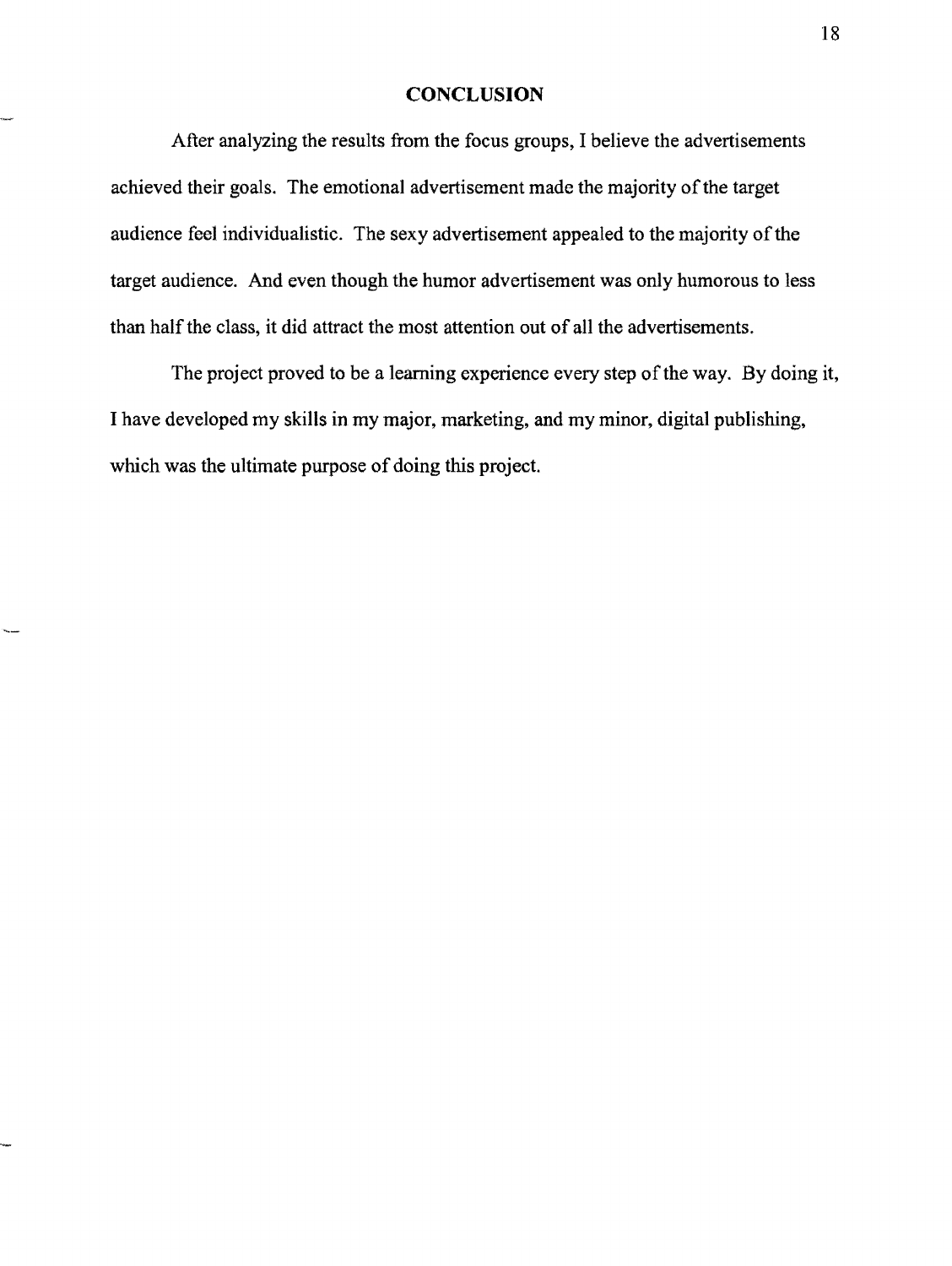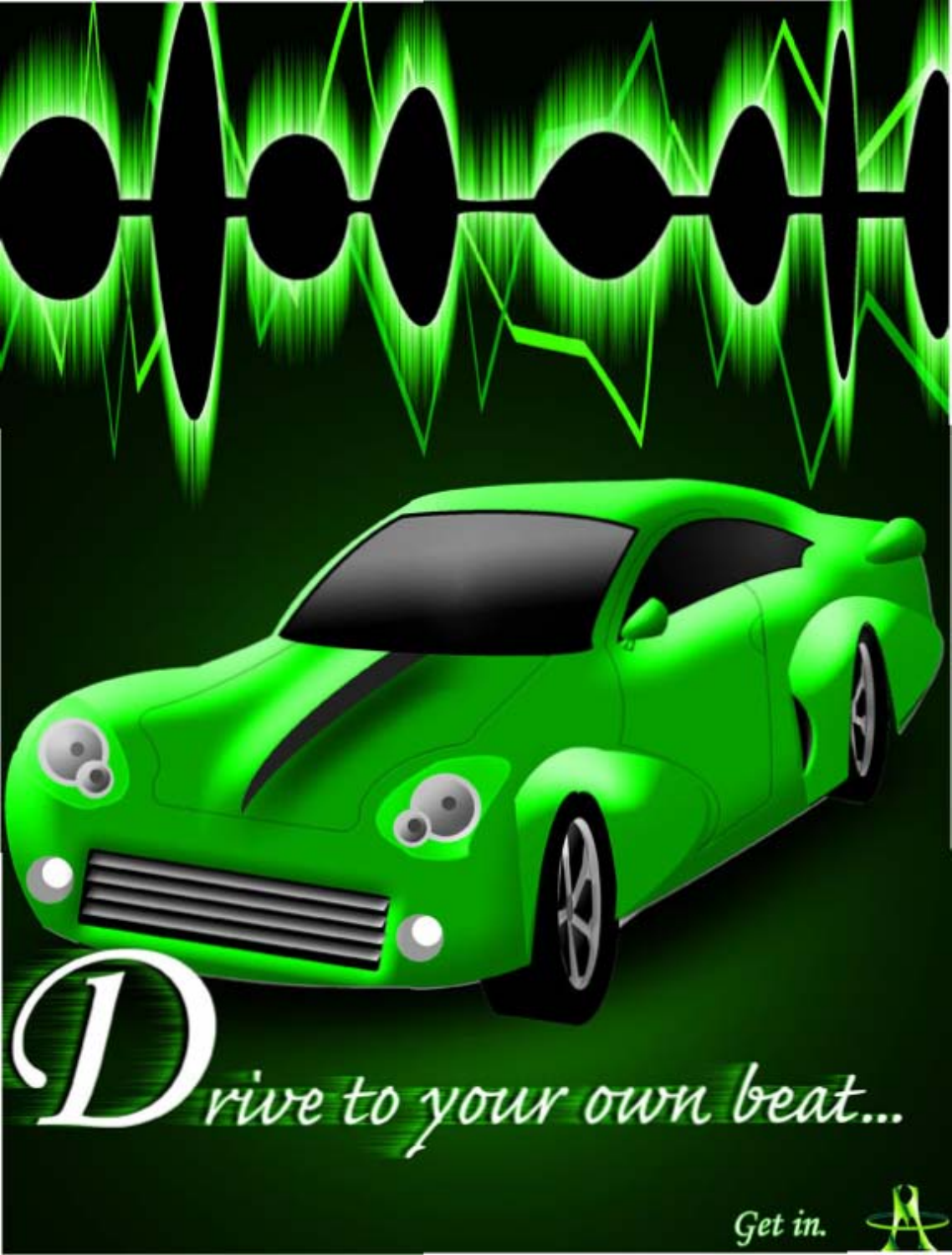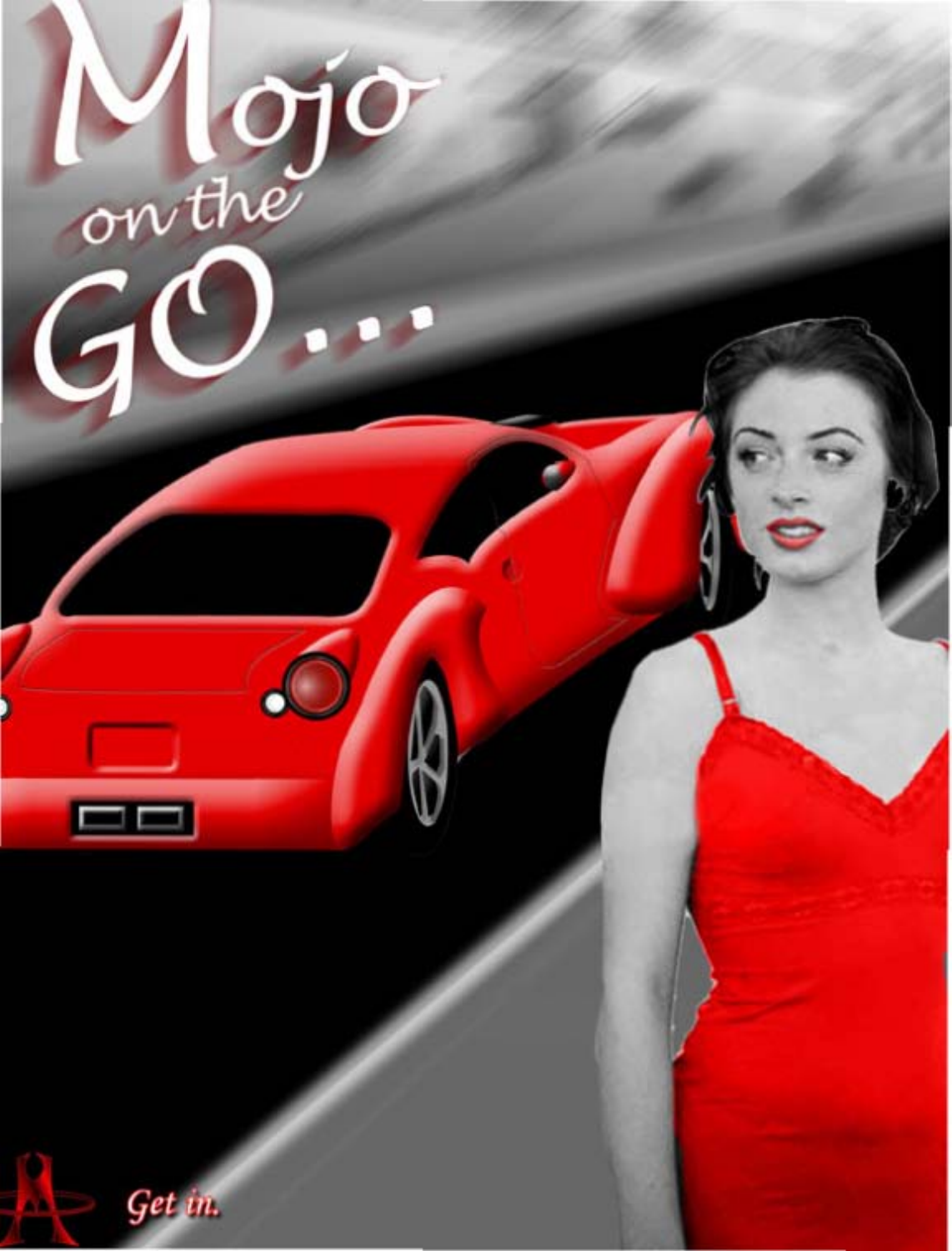

# **Gas Problems?**

 $45$  mpg.

Get in.  $\Box$ 

## $\boldsymbol{W}\mathbf{e}$  have one thing to Say...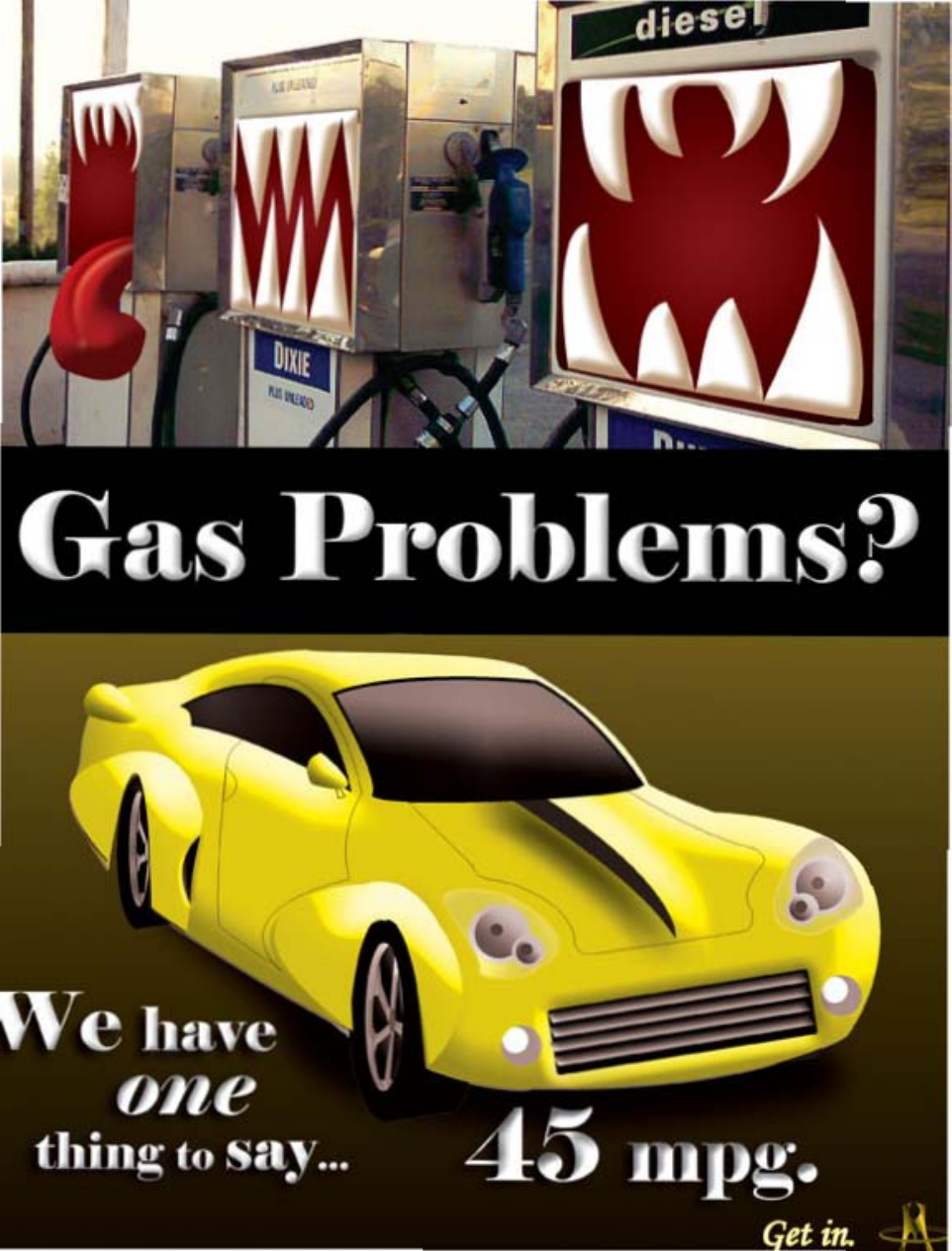#### **QUESTIONS PRESENTED TO DR. BAIRD'S MARKETING CLASSES**

The survey asked the following five questions for each of the ads:

- 1. Does this ad convey the feeling of being unique or individualistic?
- 2. Does this ad look or seem sexy?
- 3. Is this ad funny or humorous?
- 4. Would this ad catch your attention in a magazine?
- 5. Do you want to learn more about this vehicle after seeing the ad?

After viewing all three ads, the students were asked which of the ads they thought were the most and least effective.

 $\sim$